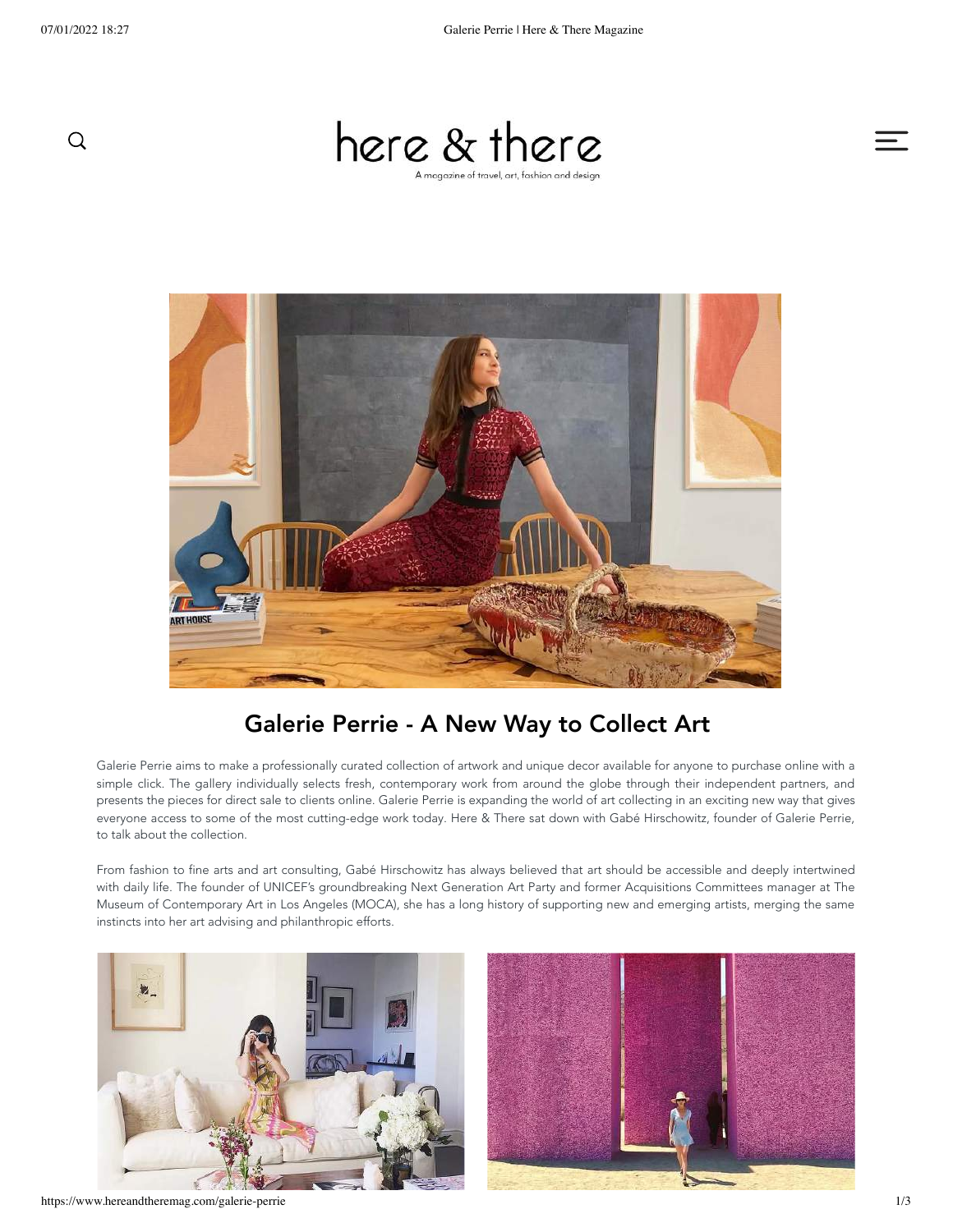#### What was your intention when starting Galerie Perrie?

Originally, my idea was to make art collecting more accessible during the pandemic. However, as Galerie Perrie has grown, my definition of 'accessibility' has expanded to include bringing art from a wider range of creators to a greater number of collectors. Included in that are traditional collectors who appreciate the convenience of the platform, but also, those who might not normally feel they can access the world of art buying, whether because of location or budget. Truth be told, I spend a lot of time considering what will go into each season's collection, and I handpick and curate each piece you see online. Part of what I insist on throughout this process is accessibility because our customers include traditional art buyers and many people new to collecting. Ultimately, I love bringing beauty to others' lives in a unique and meaningful way, so widening the pool of people who can collect just makes sense.

#### How would you define the current collection?

In a word, warmth, but also with a hint of the Grimms' fairy tales. So, my focus for Galerie Perrie's Autumn/Winter Collection has been on romantic hues and winter florals with a dash of mysterious charm.

#### What's the process of selection?

I either collaborate with a special guest curator or have a personal vision of what I want the collection to feel like and curate a collection based on that. Often, I also explain my vision to the artists, and it influences some of the work they produce. The most important thing is whether something speaks to me and works with the other pieces to form an overall collection.

"The collection is refreshed every quarter, and I only choose works that I would hang in my own home. I really couldn't choose one I liked better than the others, I love every piece."

#### What is your relationship with the artists featured in the gallery?

There is a tremendous amount of mutual respect between me and the artists and hard work on both ends that flows throughout each collection. For me, claims like "The Next Big Artist" seem like pure marketing and are quite disingenuous. I know true artists by their dedication to their craft and personal creative growth, as well as by the fact that they'd rather destroy a thousand attempts than put out anything that isn't exactly what they envision.

#### Would you say that your presence online changes something to the in-person gallery experience?

There are aspects that are different because traditional galleries are a social environment; whereas Galerie Perrie is very personal, but that's not a matter of better or worse. For some collectors, the thought of being around others is daunting, while for others it's the main reason they collect. The point is to open art up to everyone who loves and appreciates it so that whatever atmosphere you prefer, there is a way to access quality art that speaks to you.



By Alexa Bouhelier-Ruelle